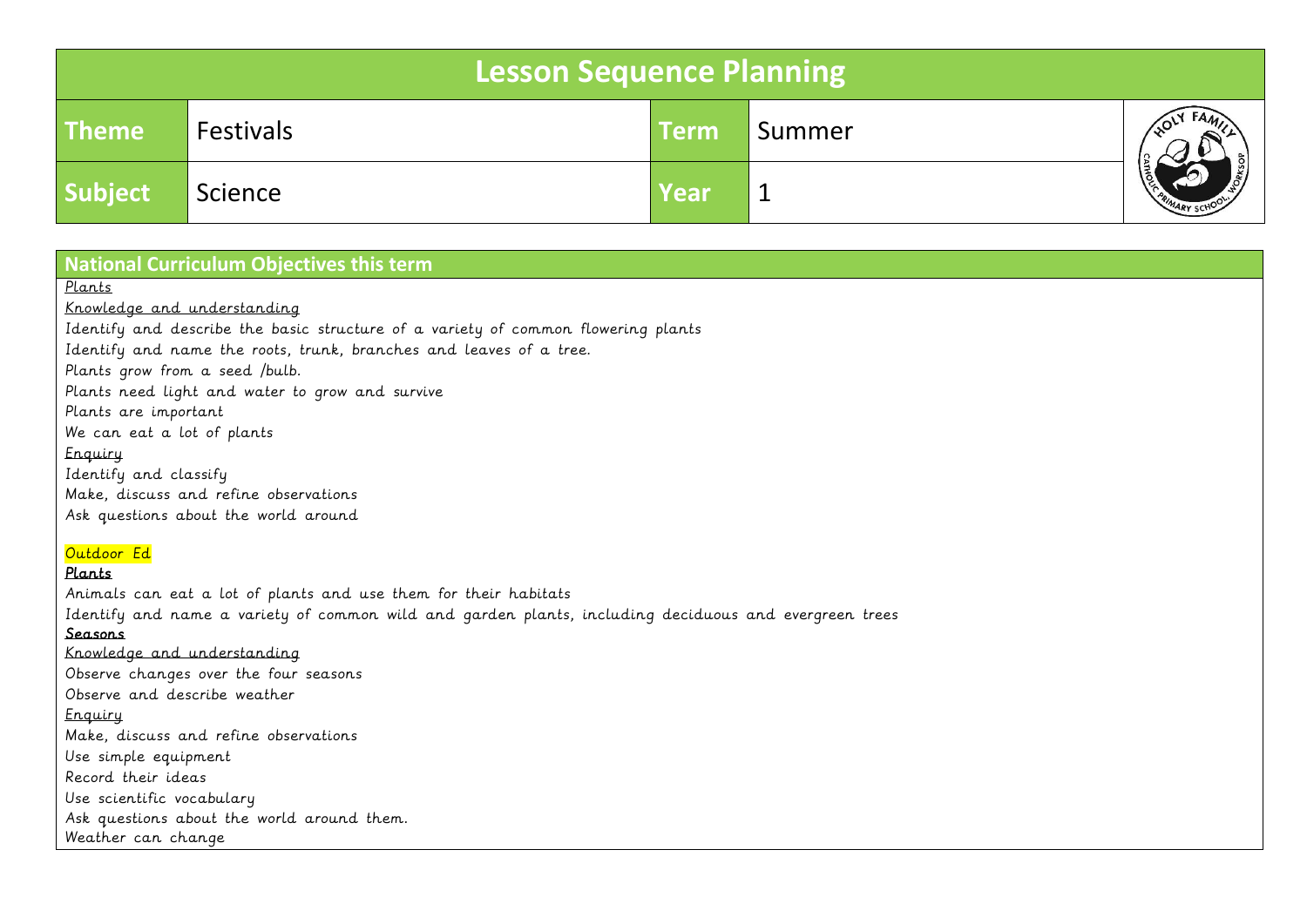There are different types of weather Days can be longer and hotter in summer There are four seasons

| Week                                                                           | <b>Objective</b>                    | <b>Notes</b>                                     | <b>Vocab</b>                       |
|--------------------------------------------------------------------------------|-------------------------------------|--------------------------------------------------|------------------------------------|
| Identify and describe the basic<br>18 <sup>th</sup> April (Mon – bank holiday) |                                     | Look at a range of flowers and plants -          | Flower, plant, stem, leaf, pollen, |
| <b>History / Science</b>                                                       | structure of a variety of common    | magnifying glasses. Labels on card. What         | roots, water.                      |
| flowering plants.                                                              |                                     | different parts of the plant can you see?        |                                    |
|                                                                                |                                     | Watch video clip of parts of flowers and plants. |                                    |
|                                                                                |                                     | Add labels to diagram.                           |                                    |
| 25 <sup>th</sup> April                                                         | Identify and name the roots, trunk, | Watch film clip about trees and the fnction of   | Tree, plant, trunk, leaf, roots,   |
| branches and leaves of a tree.<br>History / Science                            |                                     | different parts.                                 | water.                             |
|                                                                                |                                     | Label tree parts.<br>$\overline{\phantom{a}}$    |                                    |
| $2^{nd}$ May(Mon – bank holiday)                                               | Plants grow from a seed /bulb.      | Science investigation - cress seeds.             | Seeds, bulbs, water, light, dark,  |
| Plants need light and water to grow<br>History / Science                       |                                     | Children to plant seeds in pots.                 | investigate, predict, method,      |
|                                                                                | and survive                         | With water / without water                       | observe.                           |